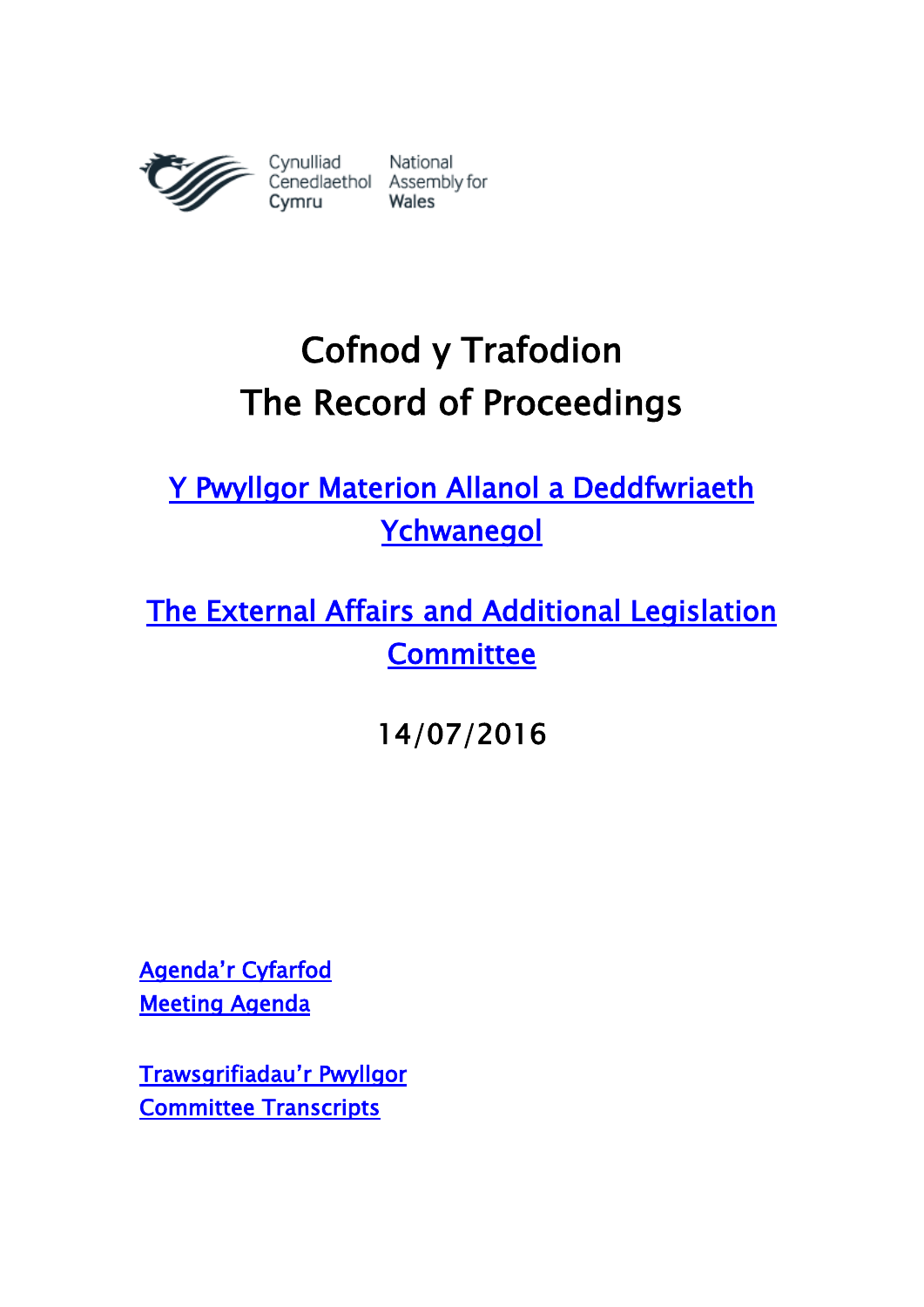## **Cynnwys Contents**

- 4 Cyflwyniadau, [Ymddiheuriadau,](#page-2-0) Dirprwyon a Datganiadau o Fuddiant Introduction, Apologies, [Substitutions](#page-2-0) and Declarations of Interest
- [4](#page-3-0) Cynnig o dan Reol Sefydlog 17.42 i [Benderfynu](#page-3-0) Gwahardd y Cyhoedd o Weddill y [Cyfarfod](#page-3-0) Motion under [Standing](#page-3-0) Order 17.42 to Resolve to Exclude the Public from the [Remainder](#page-3-0) of the Meeting

Cofnodir y trafodion yn yr iaith y llefarwyd hwy ynddi yn y pwyllgor. Yn ogystal, cynhwysir trawsgrifiad o'r cyfieithu ar y pryd. Lle y mae cyfranwyr wedi darparu cywiriadau i'w tystiolaeth, nodir y rheini yn y trawsgrifiad.

The proceedings are reported in the language in which they were spoken in the committee. In addition, a transcription of the simultaneous interpretation is included. Where contributors have supplied corrections to their evidence, these are noted in the transcript.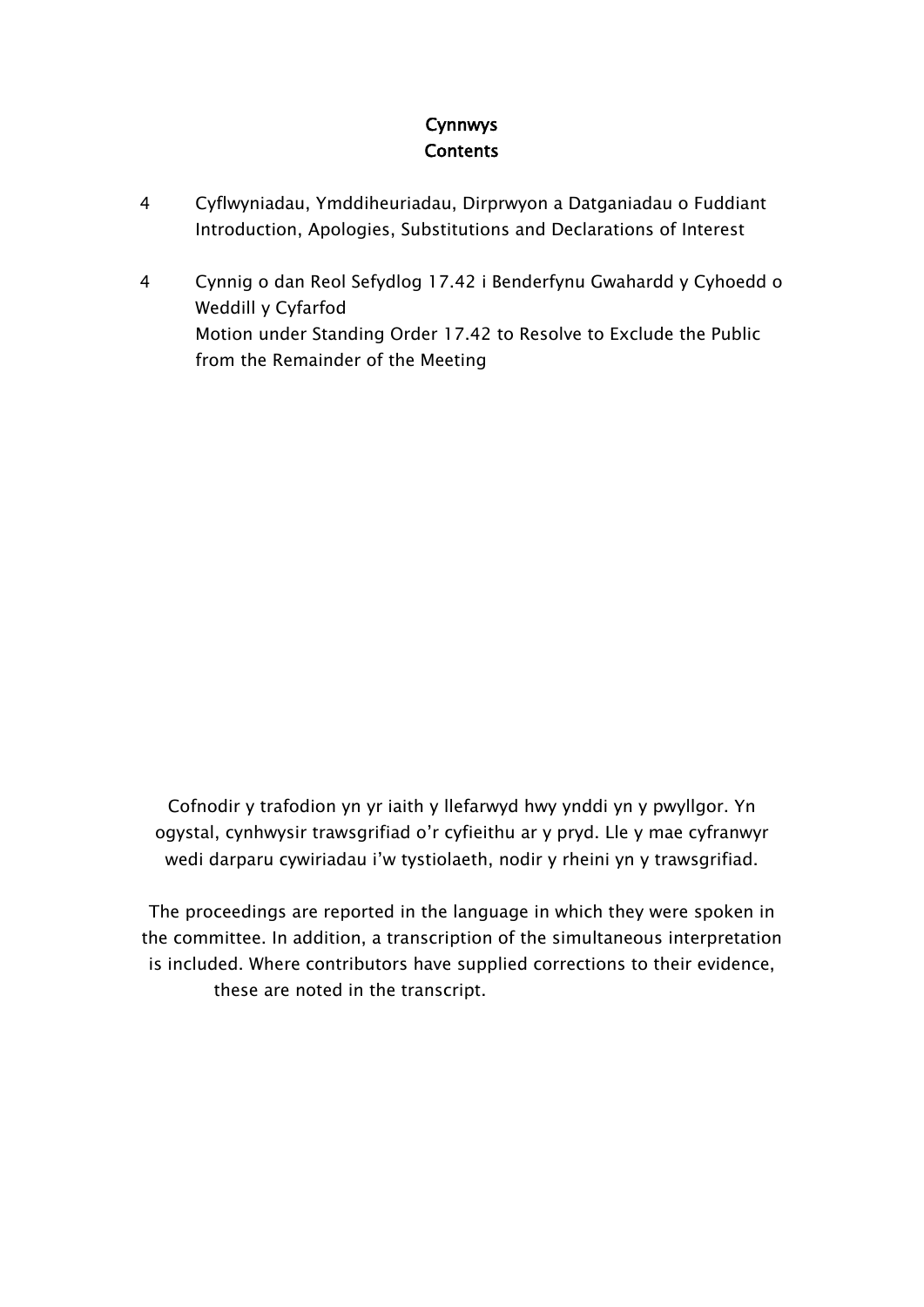#### **Aelodau'r pwyllgor yn bresennol Committee members in attendance**

| Dawn Bowden                  | Llafur                                      |
|------------------------------|---------------------------------------------|
| <b>Bywgraffiad Biography</b> | Labour                                      |
| Michelle Brown               | UKIP Cymru (yn dirprwyo ar ran Nathan Gill) |
| Bywgraffiad Biography        | UKIP Wales (substitute for Nathan Gill)     |
| <b>Suzy Davies</b>           | Ceidwadwyr Cymreig                          |
| Bywgraffiad Biography        | <b>Welsh Conservatives</b>                  |
| Mark Isherwood               | Ceidwadwyr Cymreig                          |
| Bywgraffiad Biography        | <b>Welsh Conservatives</b>                  |
| <b>Steffan Lewis</b>         | Plaid Cymru                                 |
| <b>Bywgraffiad Biography</b> | The Party of Wales                          |
| Jeremy Miles                 | Llafur                                      |
| Bywgraffiad Biography        | Labour                                      |
| Eluned Morgan                | Llafur                                      |
| Bywgraffiad Biography        | Labour                                      |
| David Rees                   | Llafur (Cadeirydd y Pwyllgor)               |
| <b>Bywgraffiad Biography</b> | Labour (Committee Chair)                    |

### **Swyddogion Cynulliad Cenedlaethol Cymru yn bresennol National Assembly for Wales officials in attendance**

Alun Davidson Clerc

Clerk

Adam Vaughan Dirprwy Glerc

Deputy Clerk

*Dechreuodd y cyfarfod am 13:02. The meeting began at 13:02.*

<span id="page-2-0"></span>**Cyflwyniadau, Ymddiheuriadau, Dirprwyon a Datganiadau o Fuddiant Introduction, Apologies, Substitutions and Declarations of Interest**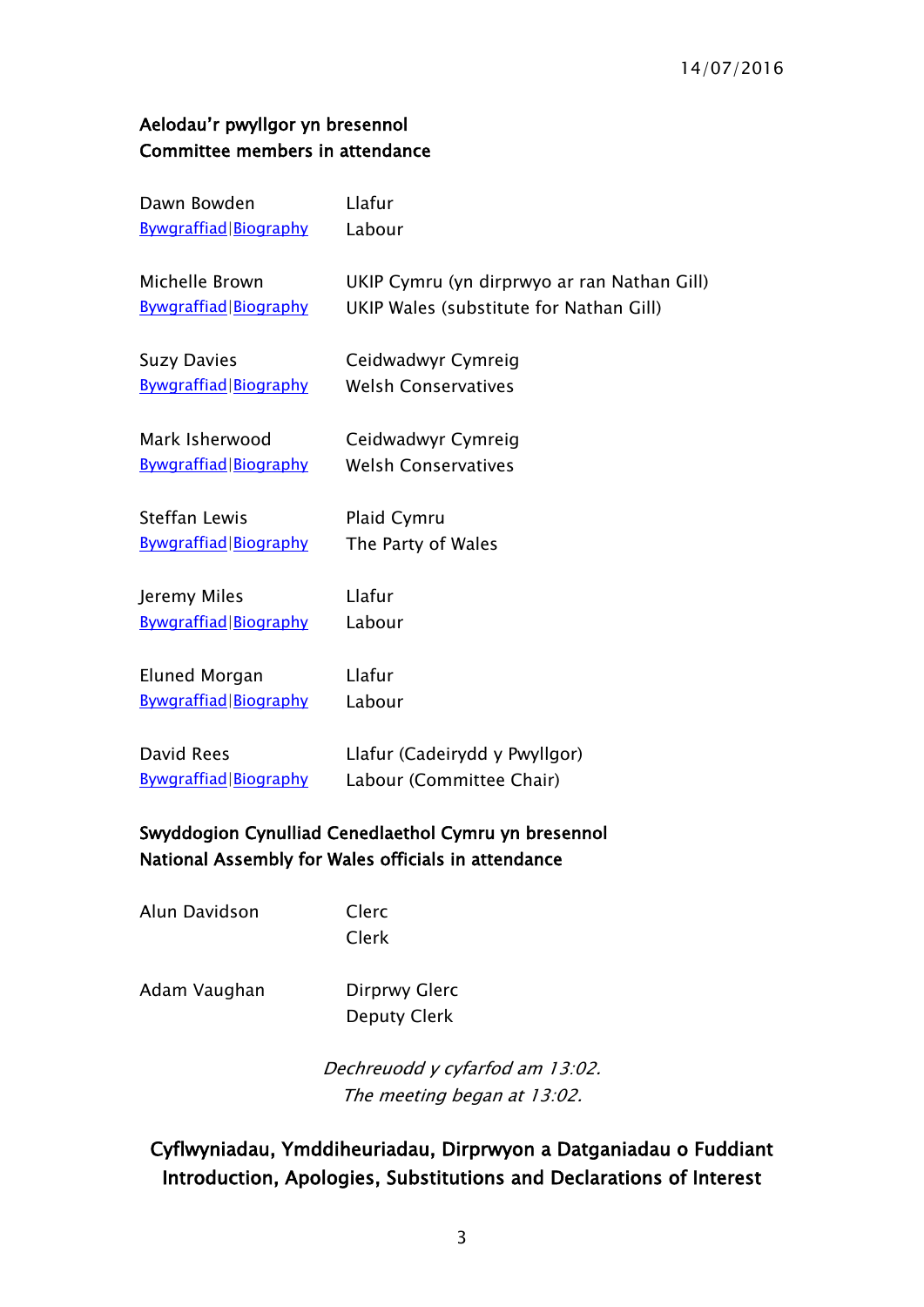[1] **David Rees:** Good afternoon, and can I welcome members of the public and members of the committee to the inaugural meeting of the External Affairs and Additional Legislation Committee of the National Assembly for Wales? Can I remind Members that the meeting is bilingual? If you require simultaneous translation from Welsh to English, that is available on the headphones on channel 1. If you require amplification of the transmission, then that's available on channel 2. Could I also remind Members to please turn your mobile phones off or on 'silent' so they don't interfere with the broadcasting equipment or disrupt the proceedings of the business of the committee? In the event of any fire alarm—there's not one scheduled—please follow the directions of the ushers, who will take you to the nearest safest place.

[2] Are there any Members who have any interests to declare in the proceedings of the committee? No.

[3] **Suzy Davies:** Do I need to declare CAP payments as we're going to be talking about the EU?

[4] **David Rees:** Yes, I suppose you should.

[5] **Suzy Davies:** Yes. My spouse is a partner in a farming business subject to the CAP rules.

[6] **David Rees:** Thank you, Suzy. We've received apologies from Nathan Gill, and we have Michelle Brown as substitute for the day.

[7] In that case, we'll move on to the next item of business.

13:03

## <span id="page-3-0"></span>**Cynnig o dan Reol Sefydlog 17.42 i Benderfynu Gwahardd y Cyhoedd o Weddill y Cyfarfod**

## **Motion under Standing Order 17.42 to Resolve to Exclude the Public from the Remainder of the Meeting**

*Cynnig: Motion:*

*bod y pwyllgor yn penderfynu that the committee resolves to*

4